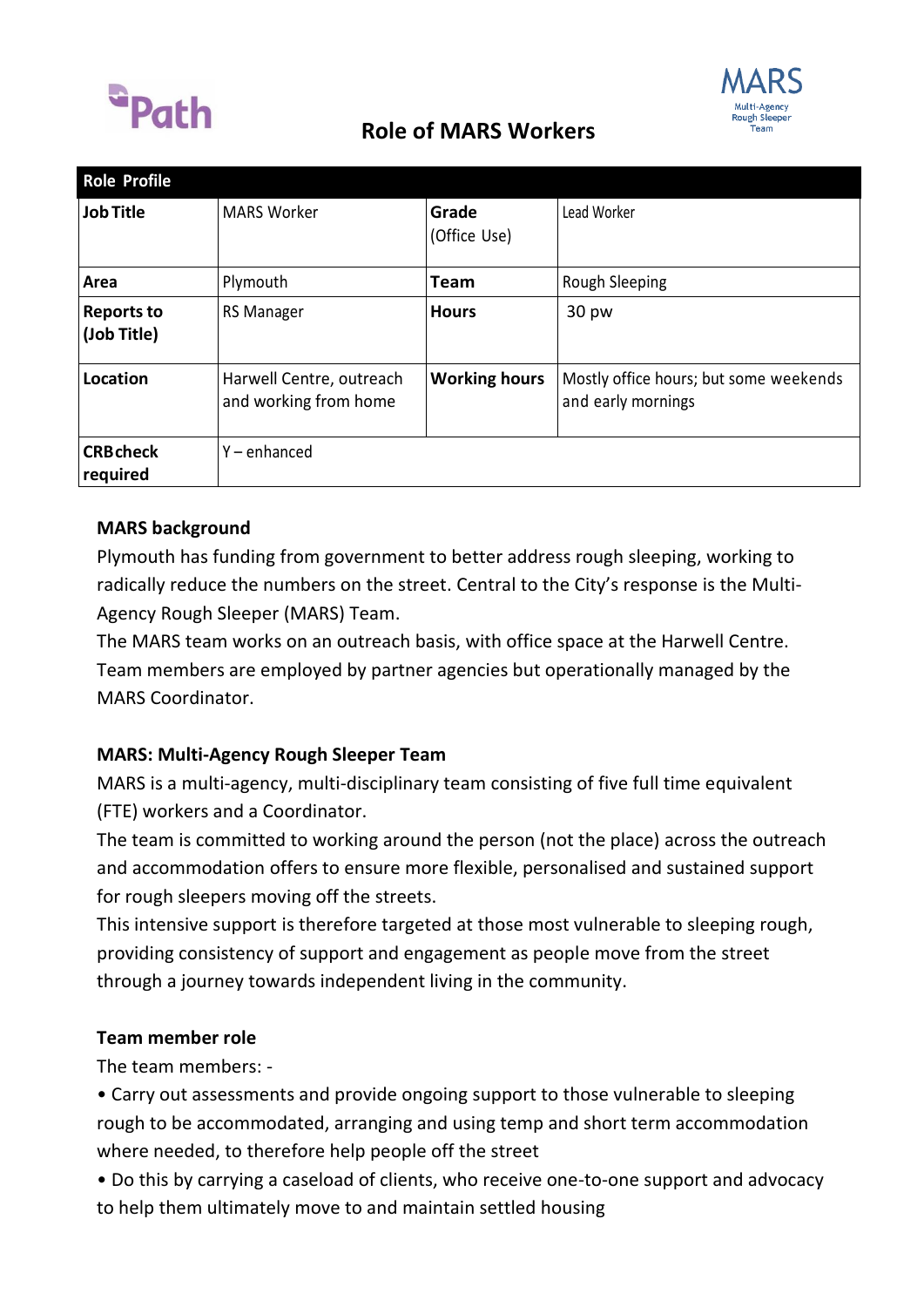# Path

## **Role of MARS Workers**



• As part of the above, provide individualised, personalised 'support' agreed with the person including as part of the existing Housing First pilot plan with Plymouth Community Homes.

 When people are housed, provide support to ensure practical tasks and obligations and completed, such as maintenance of the property and payment of utility bills

• Provide additional capacity across the existing Rough Sleeper team and at the existing day centre, enabling quicker and better responses to people sleeping rough via outreach and centre-based work.

The workers are therefore also involved in:

- Occasional early morning outreach sessions
- Carrying out reconnections
- $\bullet$  Interventions short term support

The scheme also includes:

- Funding for temporary accommodation for rough sleepers or those at immediate risk who do not meet priority need test.
- SWEP: additional capacity to provide and support severe weather provision.
- Personal Budgets: The personal budget fund will be utilised to best support individuals who are or are at risk of rough sleeping.

All workers will therefore be involved in:

- Supporting people vulnerable to sleeping rough
- Working on outreach basis
- Working with people on the street and, primarily, in community settings
- Leading on particular aspects of MARS service but in the context of there being one team
- Keeping all relevant records, including assessments, support plans and case notes and contributing to producing required reports

Therefore some workers will lead on but all will be involved in supporting people via:

- Street outreach
- Day centre
- Accommodation (ie when people accommodated)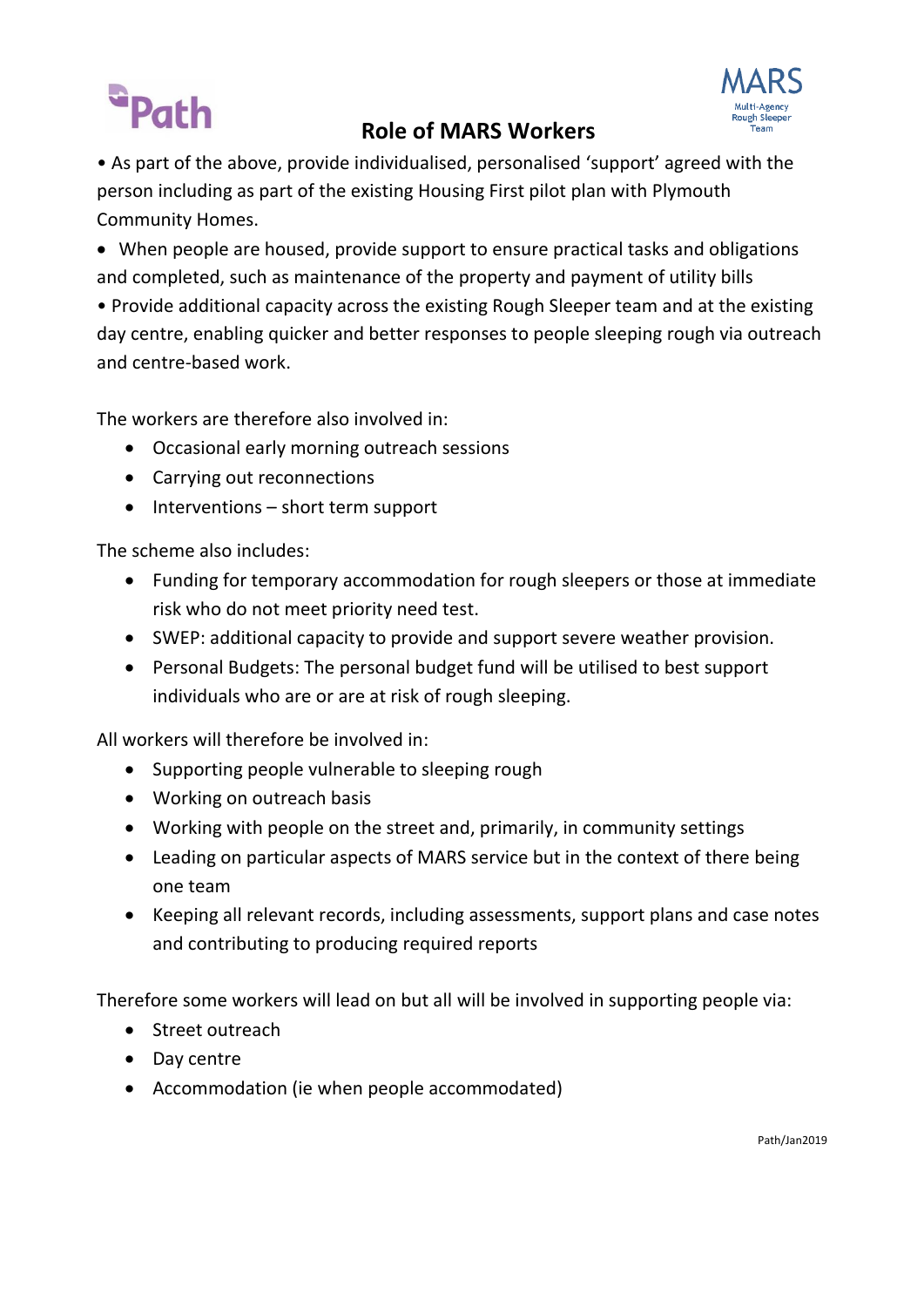

## **Role of MARS Workers**



### **MARS Worker: Person Specification**

Path is looking for someone with an understanding of housing and homelessness issues, experience of and skills in assessing people's needs and an ability to engage with marginalised people to support them to change their lives.

| Essential                                                                                                                                                                 | Desirable                                                                                                                            |  |
|---------------------------------------------------------------------------------------------------------------------------------------------------------------------------|--------------------------------------------------------------------------------------------------------------------------------------|--|
| <b>Personal Qualities</b>                                                                                                                                                 |                                                                                                                                      |  |
| Approachable                                                                                                                                                              | Experience in the homeless and                                                                                                       |  |
| Non-Judgmental                                                                                                                                                            | / or housing sector(s)                                                                                                               |  |
| Motivational communicator                                                                                                                                                 | <b>Emergency First Aid for</b><br><b>Appointed Persons</b><br>More developed IT skills, such<br>as design and creation of literature |  |
| Demonstrable ability to engage, refer and<br>collaborate effectively                                                                                                      |                                                                                                                                      |  |
| Problem-solving, realistic approach                                                                                                                                       |                                                                                                                                      |  |
| <b>Housing and homelessness</b>                                                                                                                                           | Knowledge of local services,                                                                                                         |  |
| • Good understanding of supported housing<br>sector                                                                                                                       | referral systems, and local<br>procedures                                                                                            |  |
| Ability to deliver accommodation advice                                                                                                                                   | Experience of writing /<br>contributing to formal reports<br>Experience of negotiating with<br>private landlords                     |  |
| Understanding of welfare benefits, inc<br>$\bullet$<br>proposed reforms (Universal Credit etc.)                                                                           |                                                                                                                                      |  |
| Knowledge of relevant housing and<br>homelessness legislation/guidance                                                                                                    |                                                                                                                                      |  |
| <b>Client work</b>                                                                                                                                                        | <b>Experience of supporting</b><br>clients to use savings scheme<br>Have a valid drivers' licence &<br>use of a car                  |  |
| Experience of providing information and<br>support to individual clients including carrying<br>a caseload (providing ongoing liaison and<br>support on a range of issues) |                                                                                                                                      |  |
| Experience of assessing individual needs and<br>identifying options                                                                                                       |                                                                                                                                      |  |
| Ability to engage with, motivate and creatively<br>people with complex needs                                                                                              |                                                                                                                                      |  |
| Ability to identify and manage risk                                                                                                                                       |                                                                                                                                      |  |
| Positive attitude towards, and understanding<br>of, relevant client groups                                                                                                |                                                                                                                                      |  |